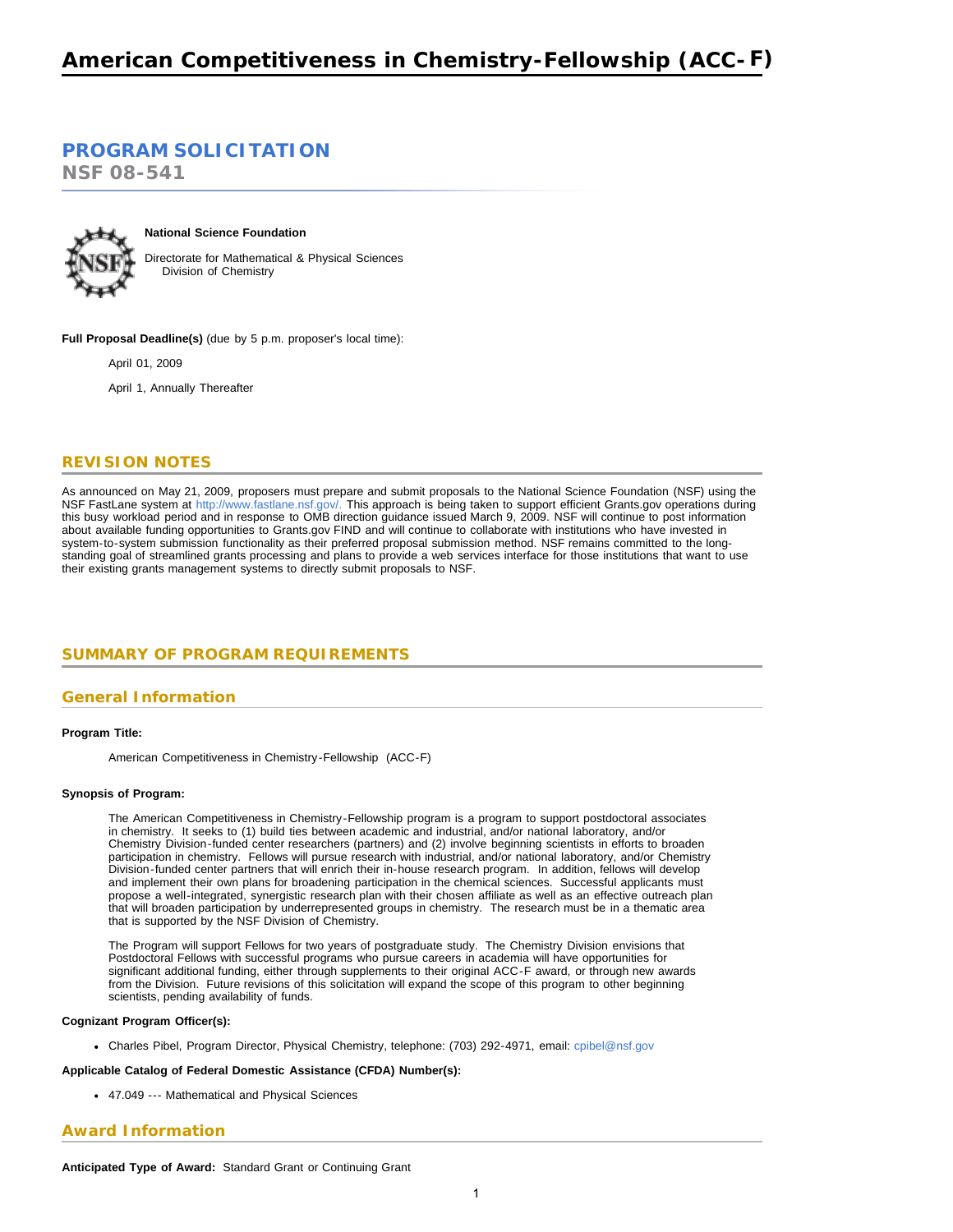**Anticipated Funding Amount:** \$1,000,000 in FY 2008 subject to the availability of funds.

### **Eligibility Information**

### **Organization Limit:**

Proposals may only be submitted by the following:

- Fellowship proposals may be submitted by a US university, college, or non-profit, non-academic organization with the prospective Fellow as the Principal Investigator (PI).
- Fellowship proposals may also be submitted by individuals who are unaffiliated or who are affiliated with for-profit organizations, state or local governments or federal agencies. When applying as independent/unaffiliated individuals, Fellow applicants must register with FastLane prior to submitting their proposals and, if recommended for a Fellowship, must affiliate with a US university, college, or non-profit, non-academic organization, which administers the Fellowship award.

#### **PI Limit:**

The PI on an American Competitiveness in Chemistry-Fellowship must be the prospective Fellow. No co-PIs are allowed.

At the time of the award, a Fellow must hold a doctorate in the chemical sciences and must be a US citizen or permanent resident.

For a Postdoctoral Fellowship, the individual must have received his or her doctorate within two years from the start date of the fellowship. PIs who have not yet received their PhD are eligible to apply.

Exceptions to this time-related restriction can be made for extenuating personal circumstances, such as a career interruption due to family responsibilities, but must be approved by a cognizant program officer prior to submission of the proposal.

#### **Limit on Number of Proposals per Organization:**

None Specified

**Limit on Number of Proposals per PI:** 1

### **Proposal Preparation and Submission Instructions**

#### **A. Proposal Preparation Instructions**

- **Letters of Intent:** Not Applicable
- **Preliminary Proposal Submission:** Not Applicable
- **Full Proposal Preparation Instructions:** This solicitation contains information that deviates from the standard NSF Proposal and Award Policies and Procedures Guide, Part I: Grant Proposal Guide (GPG) proposal preparation guidelines. Please see the full text of this solicitation for further information.

#### **B. Budgetary Information**

- **Cost Sharing Requirements:** Cost Sharing is not required under this solicitation.
- **Indirect Cost (F&A) Limitations:** In lieu of indirect costs, an institutional allowance of \$10,000 per year should be requested in the proposal budget.
- **Other Budgetary Limitations:** Other budgetary limitations apply. Please see the full text of this solicitation for further information.

#### **C. Due Dates**

**Full Proposal Deadline(s)** (due by 5 p.m. proposer's local time):

April 01, 2009

April 1, Annually Thereafter

### **Proposal Review Information Criteria**

**Merit Review Criteria:** National Science Board approved criteria. Additional merit review considerations apply. Please see the full text of this solicitation for further information.

### **Award Administration Information**

**Award Conditions:** Additional award conditions apply. Please see the full text of this solicitation for further information.

**Reporting Requirements:** Standard NSF reporting requirements apply.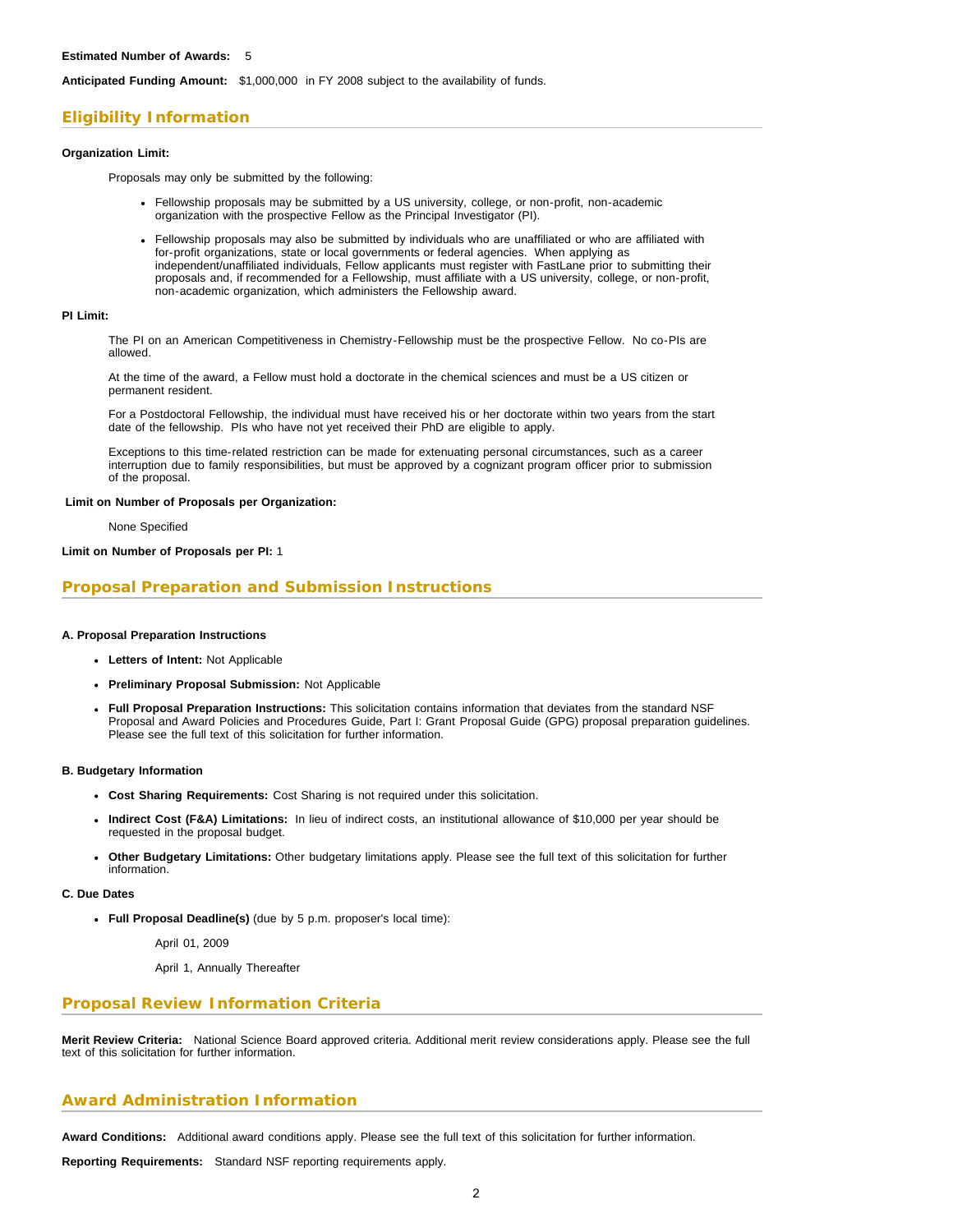## <span id="page-2-0"></span>**TABLE OF CONTENTS**

#### **[Summary of Program Requirements](#page-0-0)**

- I. **[Introduction](#page-2-1)**
- II. **[Program Description](#page-2-2)**
- III. **[Award Information](#page-3-0)**
- IV. **[Eligibility Information](#page-3-1)**

#### V. **[Proposal Preparation and Submission Instructions](#page-4-0)**

- A. [Proposal Preparation Instructions](#page-4-0)
- B. [Budgetary Information](#page-4-1)
- C. [Due Dates](#page-4-2)
- D. [FastLane Requirements](#page-4-3)

### VI. **[NSF Proposal Processing and Review Procedures](#page-5-0)**

- A. [NSF Merit Review Criteria](#page-5-1)
- B. [Review and Selection Process](#page-6-0)

#### VII. **[Award Administration Information](#page-6-1)**

- A. [Notification of the Award](#page-6-2)
- B. [Award Conditions](#page-6-3)
- C. [Reporting Requirements](#page-6-4)

VIII. **[Agency Contacts](#page-7-0)**

IX. **[Other Information](#page-7-1)**

## <span id="page-2-1"></span>**I. INTRODUCTION**

The impact of technology is accelerating, making the perceived size of the world smaller and smaller. Industries can draw upon human talent anywhere in the world to support their enterprises. As the physical importation into the United States of scientific talent from abroad becomes increasingly competitive, the importance of developing home-grown talent increases. These pressures are predicted to have a profound effect on the American economy and the scientific leadership position of the United States in the world. Concern about continued American competitiveness has led the Federal government to take measures to address the underlying issues. These steps include the President's American Competitiveness Initiative (ACI) and Congress' passage of the America COMPETES Act.

The Chemistry Division has co-organized a number of workshops that deal with these same issues, including one focused on American competitiveness in the chemical sciences and related industries. Entitled "Sustaining America's Competitive Edge: Enhancing Innovation and Competitiveness through Investments in Fundamental Research," the workshop report is available at: [http://enhancinginnovation.wustl.edu/.](http://www.nsf.gov/cgi-bin/good-bye?http://enhancinginnovation.wustl.edu/) Other Chemistry Division workshops have highlighted the need to improve the representation of women and underrepresented minorities in the chemical sciences, with an emphasis on academia: "Building Strong Academic Chemistry Departments Through Gender Equity" and "Excellence Empowered by a Diverse Workforce: Achieving Racial and Ethnic Equity in Chemistry." The report for the former is available at: [http://www.chem.harvard.edu/groups/friend/GenderEquityWorkshop/](http://www.nsf.gov/cgi-bin/good-bye?http://www.chem.harvard.edu/groups/friend/GenderEquityWorkshop/).

Some excerpts from these reports are illustrative of the pressures described above.

"Because of its central position bridging physics, materials, and life sciences, chemistry plays a crucial role in a broad range of technologies... As emerging nations' technologists climb the learning curve, our global economic position is becoming ever more competitive. Yet, in times of increasing needs for scientists and engineers, the workforce pipelines within the United States are woefully inadequate. According to the National Science Board Companion to Science and Engineering Indicators in 2006, there is a troubling decline in the number of U. S. citizens who are training to become scientists and engineers, whereas the number of jobs requiring science and engineering training continues to grow." [http://enhancinginnovation.wustl.edu/](http://www.nsf.gov/cgi-bin/good-bye?http://enhancinginnovation.wustl.edu/)

"Vigorous and imaginative efforts are needed to attract more U. S. citizens to science, engineering, and mathematics. Women and members of minority groups are underutilized human resources of great importance. The talented people drawn to science and technology must be team players, innovators, problem-solvers, doers, and comfortable bridging different areas of research… Academicians and industry leaders should carefully review the graduate education enterprise and consider innovations in the education experience to optimize the prospects for success in today's highly competitive world of science- and technology-based industry… Policymakers should support a cooperative system of training for academic and industrial researchers across the physical and chemical sciences, allowing researchers from industry to spend time working in a university setting, and vice versa." [http://www.chem.harvard.edu/groups/friend/GenderEquityWorkshop/](http://www.nsf.gov/cgi-bin/good-bye?http://www.chem.harvard.edu/groups/friend/GenderEquityWorkshop/)

<span id="page-2-2"></span>With this community input in mind, the goal of the American Competitiveness in Chemistry-Fellowship program is to support the training of beginning, independent chemical scientists who are proficient at research that straddles the academic-industrial-national laboratory interfaces and at developing untapped pools of scientific talent that exist in this country.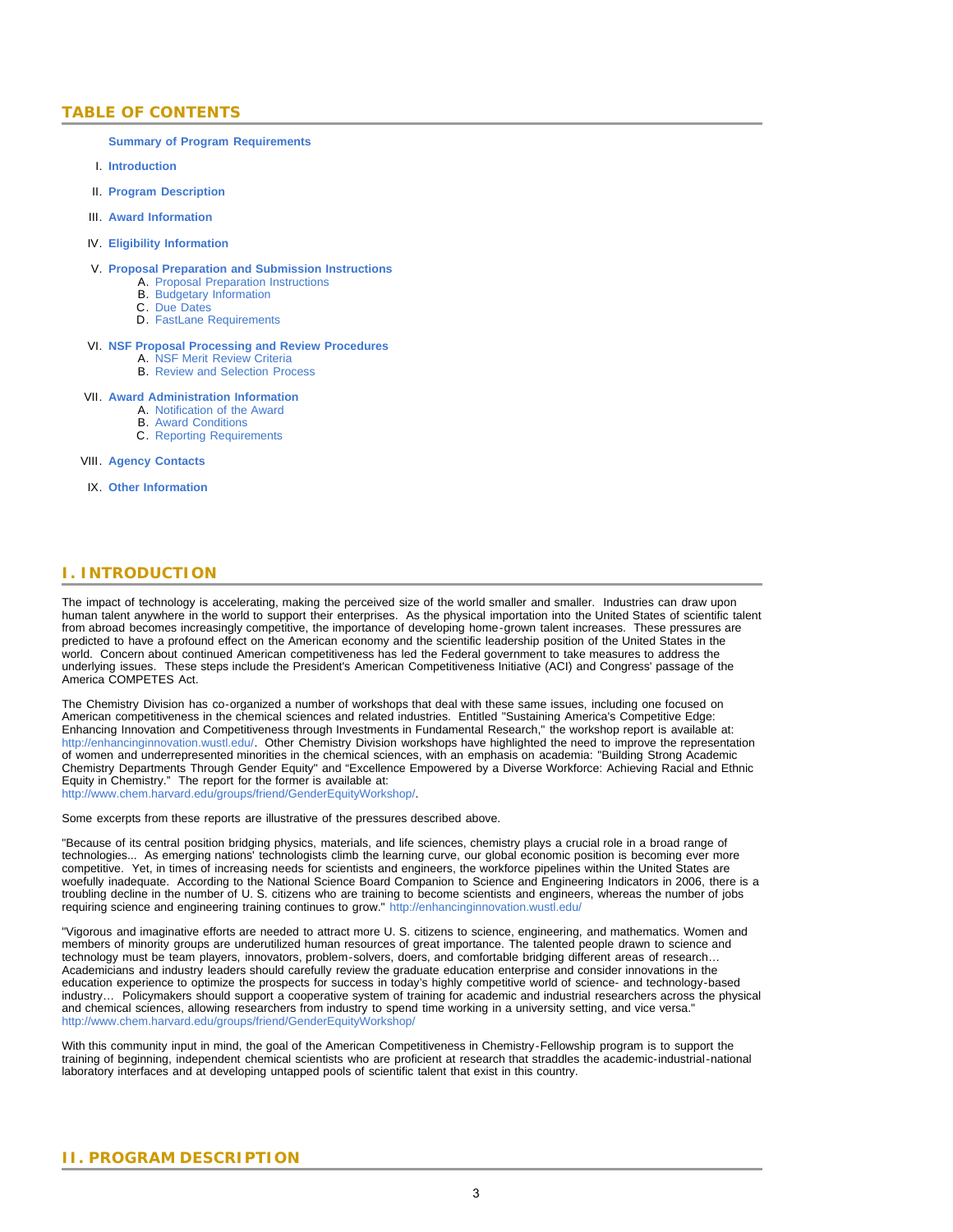The American Competitiveness in Chemistry-Fellowship program is a program to support postdoctoral students in chemistry for two years of study. It seeks to (1) build ties between academic and industrial, and/or national laboratory, and/or NSF Chemistry Division-funded center researchers (affiliates) and (2) involve beginning scientists in efforts to broaden participation in chemistry. Fellows will pursue research with industrial, and/or national laboratory, and/or NSF Chemistry Division-funded center partners that will enrich their own research program. In addition, fellows will develop and implement their own plans for broadening participation in the chemical sciences. Successful applicants must propose a well-integrated, synergistic research plan with their chosen affiliate as well as an effective outreach plan that will broaden participation by underrepresented groups in chemistry. The research must be in a thematic area that is supported by the NSF Division of Chemistry.

## <span id="page-3-0"></span>**III. AWARD INFORMATION**

The NSF Division of Chemistry expects to award 5 Fellowships under this program solicitation. Anticipated funding is \$1,000,000 in FY 2008 subject to the availability of funds. The grantee institution will receive a \$200,000 award for two years for the costs described below. The Fellowship stipend is \$75,000 for a 12-month period, including fringe benefits. Fellows are allowed an additional \$15,000 per year for research expenses. The grantee institution receives \$10,000 per year in lieu of indirect costs. All awards will be for a maximum of 2 years. The anticipated award date is September 1, following the submission of proposals.

## <span id="page-3-1"></span>**IV. ELIGIBILITY INFORMATION**

#### **Organization Limit:**

Proposals may only be submitted by the following:

- Fellowship proposals may be submitted by a US university, college, or non-profit, non-academic organization with the prospective Fellow as the Principal Investigator (PI).
- Fellowship proposals may also be submitted by individuals who are unaffiliated or who are affiliated with for-profit organizations, state or local governments or federal agencies. When applying as independent/unaffiliated individuals, Fellow applicants must register with FastLane prior to submitting their proposals and, if recommended for a Fellowship, must affiliate with a US university, college, or non-profit, non-academic organization, which administers the Fellowship award.

#### **PI Limit:**

The PI on an American Competitiveness in Chemistry-Fellowship must be the prospective Fellow. No co-PIs are allowed.

At the time of the award, a Fellow must hold a doctorate in the chemical sciences and must be a US citizen or permanent resident.

For a Postdoctoral Fellowship, the individual must have received his or her doctorate within two years from the start date of the fellowship. PIs who have not yet received their PhD are eligible to apply.

Exceptions to this time-related restriction can be made for extenuating personal circumstances, such as a career interruption due to family responsibilities, but must be approved by a cognizant program officer prior to submission of the proposal.

#### **Limit on Number of Proposals per Organization:**

#### None Specified

**Limit on Number of Proposals per PI:** 1

### **Additional Eligibility Info:**

The postdoctoral applicant must be the PI on the proposal. Any deviation must be authorized in advance by the cognizant program officer.

The three eligibility requirements for the American Competitiveness in Chemistry-Fellowship Program -- citizenship, degree requirements, and field of study -- are described below. Applicants are advised to read the entire program solicitation carefully to be sure that the requirements are interpreted properly.

Eligibility will be determined only by review of a complete, submitted application, including the two required letters of collaboration.

#### **Citizenship**

Applicants must be United States citizens or nationals, or permanent resident aliens of the United States.

The term "national" designates a native resident of a commonwealth or territory of the United States, such as American Samoa, Guam, Puerto Rico, U.S. Virgin Islands, or the Northern Mariana Islands. It does not refer to a citizen of another country who has applied for U.S. citizenship.

#### **Field of Study and Degree Requirements**

The applicant must propose research that is in an area supported by the NSF Chemistry Division. It is recommended that applicants search NSF's Awards Abstract Database to determine whether her/his research area is currently supported in the Chemistry Division, and discuss their research project with the appropriate program officer in the NSF Chemistry Division.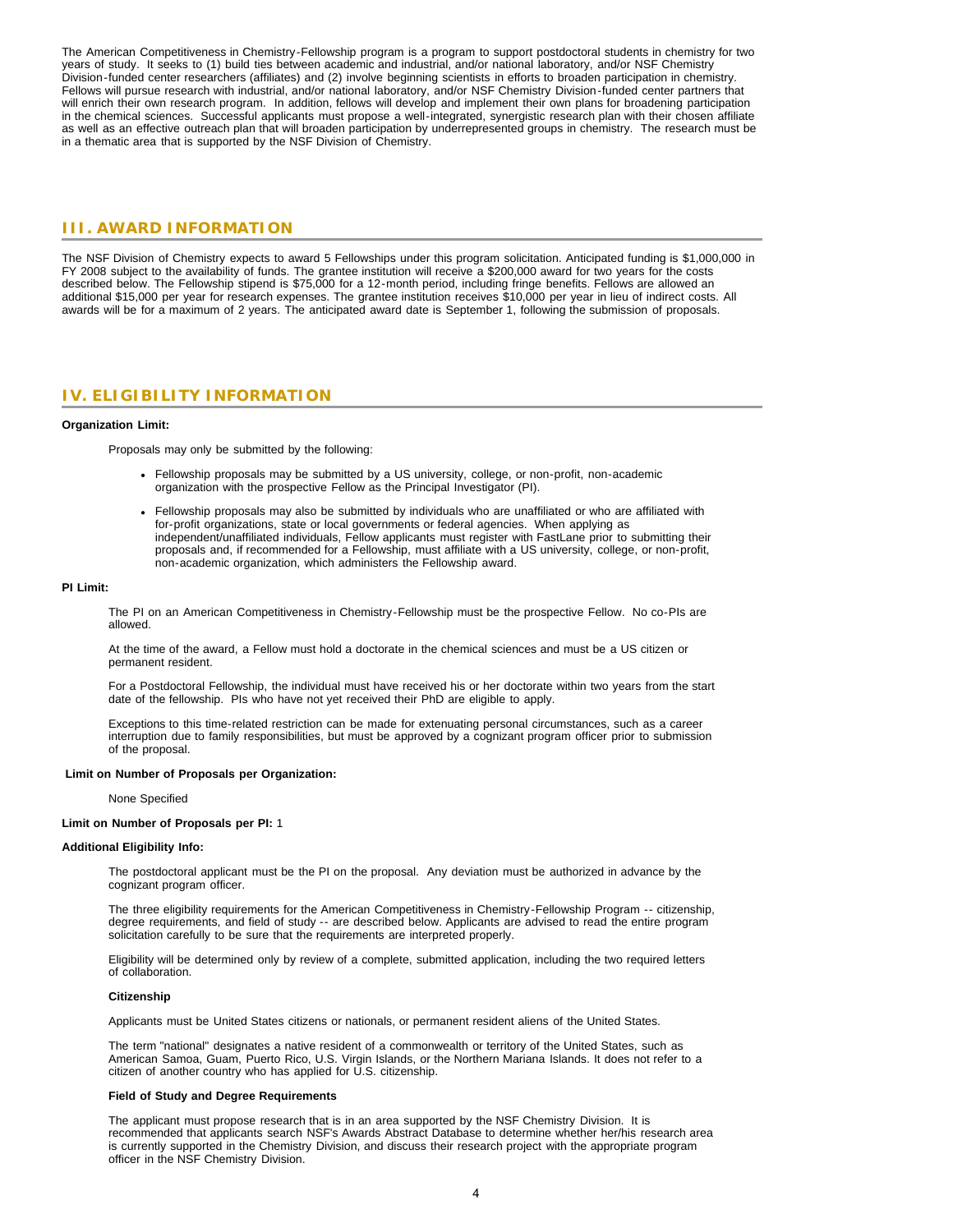Partners are limited to federally funded research and development centers, such as national labs, NSF Chemistry Division-funded centers, and U.S.-located industrial laboratories. NSF Chemistry Division-funded centers affiliated with the applicant's institution do not qualify as a partner. Research in collaboration with the partner will be nonproprietary and publishable in the peer-reviewed literature. Extension of the collaboration beyond what can be supported directly by the ACC-F Program may be a suitable topic for the GOALI Program ([NSF 07-522\)](http://www.nsf.gov/publications/pub_summ.jsp?ods_key=nsf07522). Successful industrial-academic collaborations that result from a Fellow's research are encouraged to submit GOALI proposals to the appropriate program in the NSF Chemistry Division.

The applicant's postdoctoral advisor need not have current NSF support for her/his own research.

#### **Letters of Collaboration**

Industrial /National Laboratory/NSF Chemistry Division-funded Center Partner: This letter will outline the nature of the partner organization's support for the applicant's research plan. **This is not simply a letter of recommendation**.

Chemistry Postdoctoral Advisor: The postdoctoral advisor must confirm support for the applicant's plan for research at the partner organization as well as the applicant's plan for broadening participation. The postdoctoral advisor must include a description of the mentoring activities that will be provided for the applicant, such as career counseling, training in preparing grant applications, guidance on ways to improve teaching skills, and training in research ethics. **This is not simply a letter of recommendation**.

## <span id="page-4-0"></span>**V. PROPOSAL PREPARATION AND SUBMISSION INSTRUCTIONS**

## **A. Proposal Preparation Instructions**

**Full Proposal Instructions:** Proposals submitted in response to this program solicitation should be prepared and submitted in accordance with the guidelines specified in the NSF Grant Proposal Guide (GPG). The complete text of the GPG is available electronically on the NSF website at: [http://www.nsf.gov/publications/pub\\_summ.jsp?ods\\_key=gpg.](http://www.nsf.gov/publications/pub_summ.jsp?ods_key=gpg) Paper copies of the GPG may be obtained from the NSF Publications Clearinghouse, telephone (703) 292-PUBS (7827) or by e-mail from [mailto:pubs@nsf.gov.](mailto:pubs@nsf.gov)

#### **Supplemental Application Materials are described below:**

- Letter of Collaboration from partner organization, limited to 1 page: This letter will outline the nature of the collaboration between the partner institution and the PI. Some of the questions to be addressed could include: What kind of support will be provided? Will there be access to specialized instrumentation? Will the PI have access to unique materials or expertise?, etc. **This is not simply a letter of recommendation.**
- Letter from chemistry postdoctoral advisor, limited to 1 page: The postdoctoral advisor must confirm support the applicant's plan for research at the advisor's institution and at the partner organization. In addition, the advisor must confirm support for the applicant's plan for broadening participation. The postdoctoral advisor must include a description of the mentoring activities that will be provided for the applicant, such as career counseling, training in preparing grant applications, guidance on ways to improve teaching skills, and training in research ethics. **This is not simply a letter of recommendation**.

Proposers are reminded to identify the program solicitation number (NSF 08-541) in the program solicitation block on the NSF Cover Sheet For Proposal to the National Science Foundation. Compliance with this requirement is critical to determining the relevant proposal processing guidelines. Failure to submit this information may delay processing.

## <span id="page-4-1"></span>**B. Budgetary Information**

**Cost Sharing:** Cost sharing is not required under this solicitation.

**Indirect Cost (F&A) Limitations:** In lieu of indirect costs, an institutional allowance of \$10,000 per year should be requested in the proposal budget.

**Other Budgetary Limitations:** NSF awards \$100,000 per year to the grantee institution for each Fellow.

The American Competitiveness in Chemistry-Fellowship stipend currently is \$75,000, including fringe benefits, for a 12-month period.

Fellows are allowed an additional \$15,000 per year for research expenses, such as materials & supplies, publication costs, computer services, and travel.

The grantee institution receives \$10,000 per year in lieu of indirect costs.

Amounts subject to availability of funds.

### <span id="page-4-2"></span>**C. Due Dates**

**Full Proposal Deadline(s)** (due by 5 p.m. proposer's local time):

April 01, 2009

April 1, Annually Thereafter

### <span id="page-4-3"></span>**D. FastLane Requirements**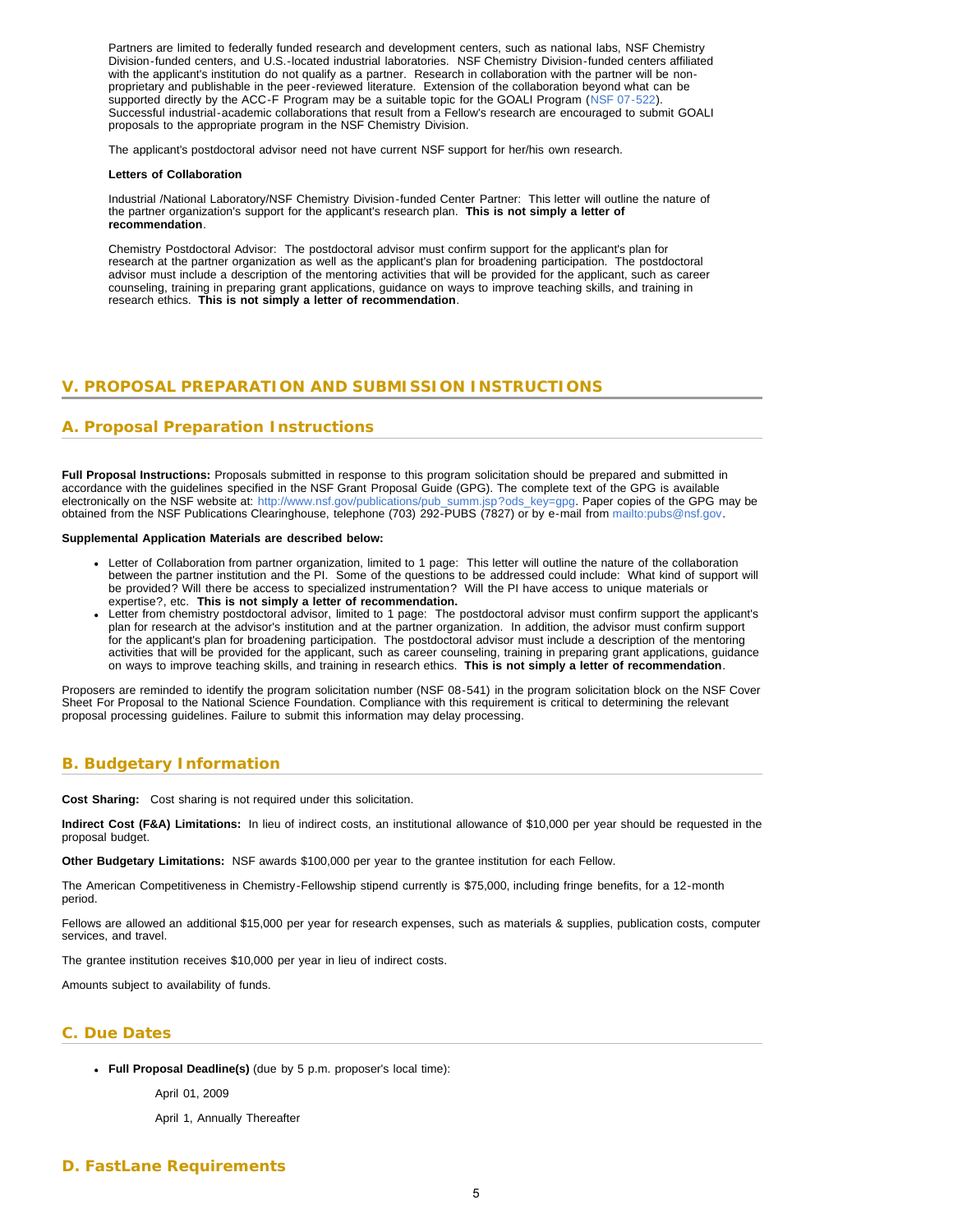Proposers are required to prepare and submit all proposals for this program solicitation through use of the NSF FastLane system. Detailed instructions regarding the technical aspects of proposal preparation and submission via FastLane are available at: [http://www.fastlane.nsf.gov/a1/newstan.htm.](http://www.fastlane.nsf.gov/a1/newstan.htm) For FastLane user support, call the FastLane Help Desk at 1-800-673-6188 or e-mail [fastlane@nsf.gov.](mailto:fastlane@nsf.gov) The FastLane Help Desk answers general technical questions related to the use of the FastLane system. Specific questions related to this program solicitation should be referred to the NSF program staff contact(s) listed in Section VIII of this funding opportunity.

*Submission of Electronically Signed Cover Sheets*. The Authorized Organizational Representative (AOR) must electronically sign the proposal Cover Sheet to submit the required proposal certifications (see Chapter II, Section C of the [Grant Proposal Guide](http://www.nsf.gov/publications/pub_summ.jsp?ods_key=gpg) for a listing of the certifications). The AOR must provide the required electronic certifications within five working days following the electronic submission of the proposal. Further instructions regarding this process are available on the FastLane Website at: [https://www.fastlane.nsf.gov/fastlane.jsp.](https://www.fastlane.nsf.gov/fastlane.jsp)

### <span id="page-5-0"></span>**VI. NSF PROPOSAL PROCESSING AND REVIEW PROCEDURES**

<span id="page-5-1"></span>Proposals received by NSF are assigned to the appropriate NSF program where they will be reviewed if they meet NSF proposal preparation requirements. All proposals are carefully reviewed by a scientist, engineer, or educator serving as an NSF Program Officer, and usually by three to ten other persons outside NSF who are experts in the particular fields represented by the proposal. These reviewers are selected by Program Officers charged with the oversight of the review process. Proposers are invited to suggest names of persons they believe are especially well qualified to review the proposal and/or persons they would prefer not review the proposal. These suggestions may serve as one source in the reviewer selection process at the Program Officer's discretion. Submission of such names, however, is optional. Care is taken to ensure that reviewers have no conflicts of interest with the proposal.

## **A. NSF Merit Review Criteria**

All NSF proposals are evaluated through use of the two National Science Board (NSB)-approved merit review criteria: intellectual merit and the broader impacts of the proposed effort. In some instances, however, NSF will employ additional criteria as required to highlight the specific objectives of certain programs and activities.

The two NSB-approved merit review criteria are listed below. The criteria include considerations that help define them. These considerations are suggestions and not all will apply to any given proposal. While proposers must address both merit review criteria, reviewers will be asked to address only those considerations that are relevant to the proposal being considered and for which the reviewer is qualified to make judgements.

### **What is the intellectual merit of the proposed activity?**

How important is the proposed activity to advancing knowledge and understanding within its own field or across different fields? How well qualified is the proposer (individual or team) to conduct the project? (If appropriate, the reviewer will comment on the quality of the prior work.) To what extent does the proposed activity suggest and explore creative, original, or potentially transformative concepts? How well conceived and organized is the proposed activity? Is there sufficient access to resources?

#### **What are the broader impacts of the proposed activity?**

How well does the activity advance discovery and understanding while promoting teaching, training, and learning? How well does the proposed activity broaden the participation of underrepresented groups (e.g., gender, ethnicity, disability, geographic, etc.)? To what extent will it enhance the infrastructure for research and education, such as facilities, instrumentation, networks, and partnerships? Will the results be disseminated broadly to enhance scientific and technological understanding? What may be the benefits of the proposed activity to society?

Examples illustrating activities likely to demonstrate broader impacts are available electronically on the NSF website at: <http://www.nsf.gov/pubs/gpg/broaderimpacts.pdf>.

Mentoring activities provided to postdoctoral researchers supported on the project, as described in a one-page supplementary document, will be evaluated under the Broader Impacts criterion.

NSF staff also will give careful consideration to the following in making funding decisions:

### *Integration of Research and Education*

One of the principal strategies in support of NSF's goals is to foster integration of research and education through the programs, projects, and activities it supports at academic and research institutions. These institutions provide abundant opportunities where individuals may concurrently assume responsibilities as researchers, educators, and students and where all can engage in joint efforts that infuse education with the excitement of discovery and enrich research through the diversity of learning perspectives.

#### *Integrating Diversity into NSF Programs, Projects, and Activities*

Broadening opportunities and enabling the participation of all citizens -- women and men, underrepresented minorities, and persons with disabilities -- is essential to the health and vitality of science and engineering. NSF is committed to this principle of diversity and deems it central to the programs, projects, and activities it considers and supports.

#### **Additional Review Criteria:**

- Partnership: How will the collaboration with the partner enrich the research of the applicant? Are there additional methods/techniques/infrastructure/materials available to the applicant through the collaboration that would not otherwise be available? Will the collaboration contribute positively to the postgraduate educational experience of the applicant? Will the collaboration help build lasting ties between the applicant's institution and the partner?
- Broadening Participation Plan: Is the plan reasonable for the time commitment that the applicant proposes? Is the plan expected to have lasting, meaningful results? Will the activities be self-sustaining? How will the applicant determine the success of her/his broadening participation plan?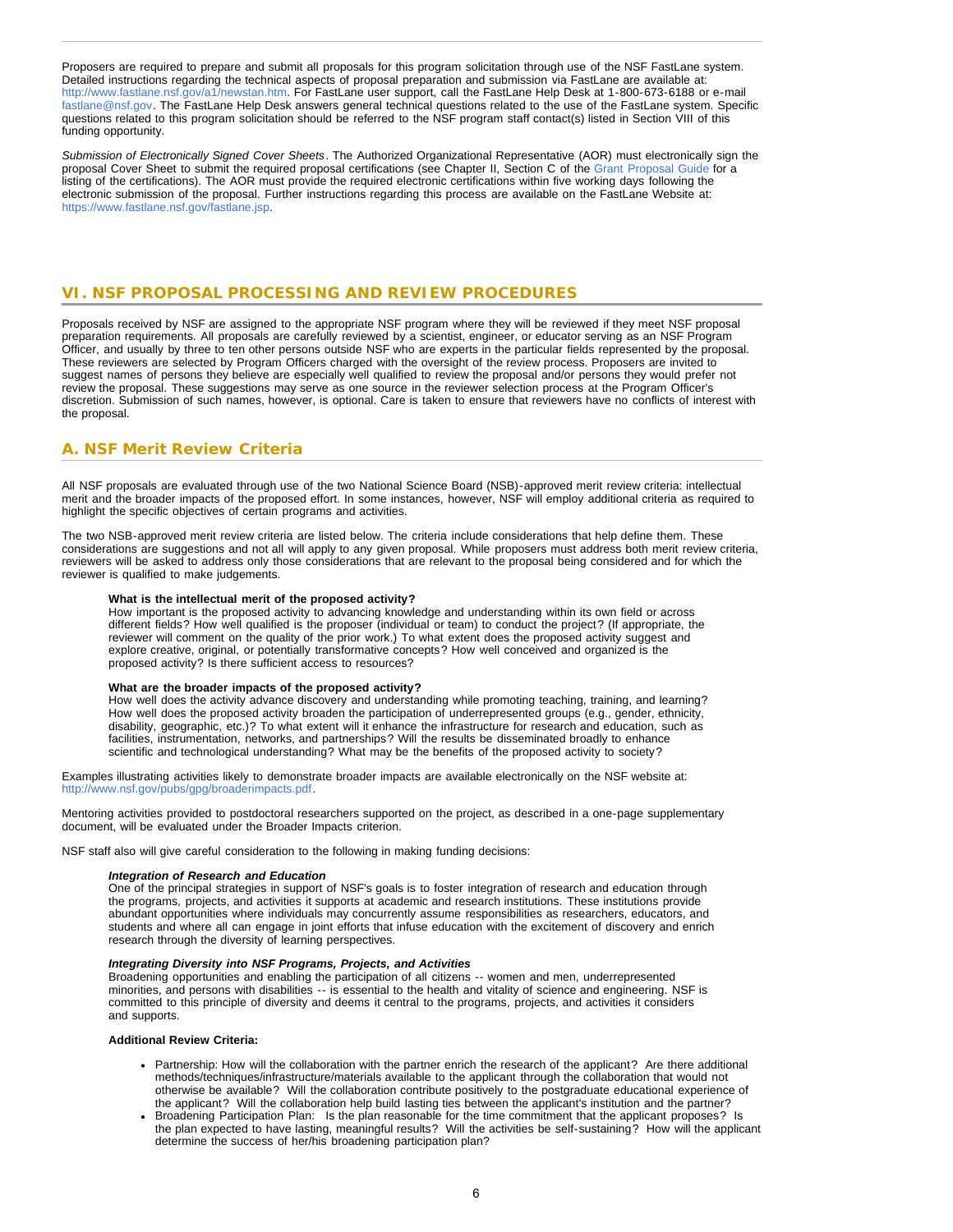<span id="page-6-0"></span>Proposals submitted in response to this program solicitation will be reviewed by Panel Review.

Reviewers will be asked to formulate a recommendation to either support or decline each proposal. The Program Officer assigned to manage the proposal's review will consider the advice of reviewers and will formulate a recommendation.

After scientific, technical and programmatic review and consideration of appropriate factors, the NSF Program Officer recommends to the cognizant Division Director whether the proposal should be declined or recommended for award. NSF is striving to be able to tell applicants whether their proposals have been declined or recommended for funding within six months. The time interval begins on the deadline or target date, or receipt date, whichever is later. The interval ends when the Division Director accepts the Program Officer's recommendation.

A summary rating and accompanying narrative will be completed and submitted by each reviewer. In all cases, reviews are treated as confidential documents. Verbatim copies of reviews, excluding the names of the reviewers, are sent to the Principal Investigator/Project Director by the Program Officer. In addition, the proposer will receive an explanation of the decision to award or decline funding.

In all cases, after programmatic approval has been obtained, the proposals recommended for funding will be forwarded to the Division of Grants and Agreements for review of business, financial, and policy implications and the processing and issuance of a grant or other agreement. Proposers are cautioned that only a Grants and Agreements Officer may make commitments, obligations or awards on behalf of NSF or authorize the expenditure of funds. No commitment on the part of NSF should be inferred from technical or budgetary discussions with a NSF Program Officer. A Principal Investigator or organization that makes financial or personnel commitments in the absence of a grant or cooperative agreement signed by the NSF Grants and Agreements Officer does so at their own risk.

## <span id="page-6-2"></span><span id="page-6-1"></span>**VII. AWARD ADMINISTRATION INFORMATION**

### **A. Notification of the Award**

Notification of the award is made to *the submitting organization* by a Grants Officer in the Division of Grants and Agreements. Organizations whose proposals are declined will be advised as promptly as possible by the cognizant NSF Program administering the program. Verbatim copies of reviews, not including the identity of the reviewer, will be provided automatically to the Principal Investigator. (See Section VI.B. for additional information on the review process.)

## <span id="page-6-3"></span>**B. Award Conditions**

An NSF award consists of: (1) the award letter, which includes any special provisions applicable to the award and any numbered amendments thereto; (2) the budget, which indicates the amounts, by categories of expense, on which NSF has based its support (or otherwise communicates any specific approvals or disapprovals of proposed expenditures); (3) the proposal referenced in the award letter; (4) the applicable award conditions, such as Grant General Conditions (GC-1); \* or Research Terms and Conditions \* and (5) any announcement or other NSF issuance that may be incorporated by reference in the award letter. Cooperative agreements also are administered in accordance with NSF Cooperative Agreement Financial and Administrative Terms and Conditions (CA-FATC) and the applicable Programmatic Terms and Conditions. NSF awards are electronically signed by an NSF Grants and Agreements Officer and transmitted electronically to the organization via e-mail.

\*These documents may be accessed electronically on NSF's Website at

[http://www.nsf.gov/awards/managing/award\\_conditions.jsp?org=NSF](http://www.nsf.gov/awards/managing/award_conditions.jsp?org=NSF). Paper copies may be obtained from the NSF Publications Clearinghouse, telephone (703) 292-7827 or by e-mail from [nsfpubs@nsf.gov.](mailto:pubs@nsf.gov)

More comprehensive information on NSF Award Conditions and other important information on the administration of NSF awards is contained in the NSF *Award & Administration Guide* (AAG) Chapter II, available electronically on the NSF Website at [http://www.nsf.gov/publications/pub\\_summ.jsp?ods\\_key=aag.](http://www.nsf.gov/publications/pub_summ.jsp?ods_key=aag)

**Special Award Conditions:** American Competitiveness in Chemistry-Fellowship applicants will be notified if they will be offered a Fellowship. The applicant must accept the Fellowship (via email to the cognizant program officer) or withdraw their application within 30 days of notification. Fellowships must begin in September 2008.

Unaffiliated applicants must affiliate with a host organization in order to receive the Fellowship. A Fellows Award will not be finalized until a host organization provides to NSF a revised cover sheet and budget for the proposed activity signed by an authorized organizational representative. Guidance regarding this process will be provided by the NSF Program Officer.

Fellowships are made to the organization on behalf of the Fellow. If the Fellow chooses to affiliate with another organization during the Fellowship and receives approval from the NSF Program Officer, the current awardee organization must allow the fellowship to be transferred.

## <span id="page-6-4"></span>**C. Reporting Requirements**

For all multi-year grants (including both standard and continuing grants), the Principal Investigator must submit an annual project report to the cognizant Program Officer at least 90 days before the end of the current budget period. (Some programs or awards require more frequent project reports). Within 90 days after expiration of a grant, the PI also is required to submit a final project report.

Failure to provide the required annual or final project reports will delay NSF review and processing of any future funding increments as well as any pending proposals for that PI. PIs should examine the formats of the required reports in advance to assure availability of required data.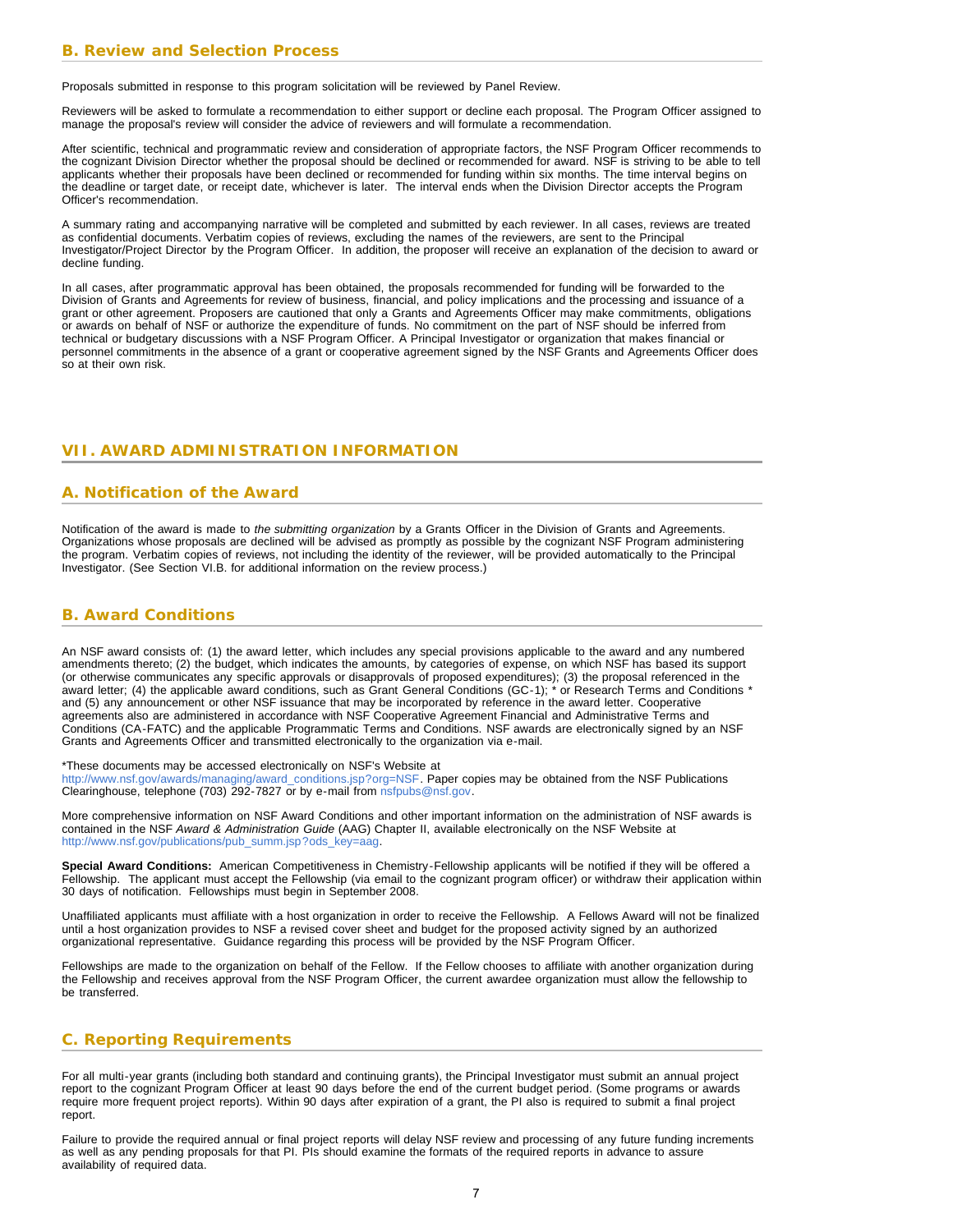PIs are required to use NSF's electronic project-reporting system, available through FastLane, for preparation and submission of annual and final project reports. Such reports provide information on activities and findings, project participants (individual and organizational) publications; and, other specific products and contributions. PIs will not be required to re-enter information previously provided, either with a proposal or in earlier updates using the electronic system. Submission of the report via FastLane constitutes certification by the PI that the contents of the report are accurate and complete.

## <span id="page-7-0"></span>**VIII. AGENCY CONTACTS**

General inquiries regarding this program should be made to:

Charles Pibel, Program Director, Physical Chemistry, telephone: (703) 292-4971, email: [cpibel@nsf.gov](mailto:cpibel@nsf.gov)

For questions related to the use of FastLane, contact:

- FastLane Help Desk, telephone: 1-800-673-6188; e-mail: [fastlane@nsf.gov.](mailto:fastlane@nsf.gov)
- Paul G. Spyropoulos, telephone: (703) 292-4968, email: [pspyropo@nsf.gov](mailto:pspyropo@nsf.gov)

## <span id="page-7-1"></span>**IX. OTHER INFORMATION**

The NSF Website provides the most comprehensive source of information on NSF Directorates (including contact information), programs and funding opportunities. Use of this Website by potential proposers is strongly encouraged. In addition, National Science Foundation Update is a free e-mail subscription service designed to keep potential proposers and other interested parties apprised of new NSF funding opportunities and publications, important changes in proposal and award policies and procedures, and upcoming NSF Regional Grants Conferences. Subscribers are informed through e-mail when new publications are issued that match their identified interests. Users can subscribe to this service by clicking the "Get NSF Updates by Email" link on the [NSF web site.](http://www.nsf.gov/)

Grants.gov provides an additional electronic capability to search for Federal government-wide grant opportunities. NSF funding opportunities may be accessed via this new mechanism. Further information on Grants.gov may be obtained at [http://www.grants.gov.](http://www.grants.gov/)

Related Programs:

Discovery Corps Fellowships [\(NSF 07-516\)](http://www.nsf.gov/publications/pub_summ.jsp?ods_key=nsf07516)

Grant Opportunities for Academic Liaison with Industry (GOALI) [\(NSF 07-522\)](http://www.nsf.gov/publications/pub_summ.jsp?ods_key=nsf07522)

## **ABOUT THE NATIONAL SCIENCE FOUNDATION**

The National Science Foundation (NSF) is an independent Federal agency created by the National Science Foundation Act of 1950, as amended (42 USC 1861-75). The Act states the purpose of the NSF is "to promote the progress of science; [and] to advance the national health, prosperity, and welfare by supporting research and education in all fields of science and engineering."

NSF funds research and education in most fields of science and engineering. It does this through grants and cooperative agreements to more than 2,000 colleges, universities, K-12 school systems, businesses, informal science organizations and other research organizations throughout the US. The Foundation accounts for about one-fourth of Federal support to academic institutions for basic research.

NSF receives approximately 40,000 proposals each year for research, education and training projects, of which approximately 11,000 are funded. In addition, the Foundation receives several thousand applications for graduate and postdoctoral fellowships. The agency operates no laboratories itself but does support National Research Centers, user facilities, certain oceanographic vessels and Antarctic research stations. The Foundation also supports cooperative research between universities and industry, US participation in international scientific and engineering efforts, and educational activities at every academic level.

*Facilitation Awards for Scientists and Engineers with Disabilities* provide funding for special assistance or equipment to enable persons with disabilities to work on NSF-supported projects. See Grant Proposal Guide Chapter II, Section D.2 for instructions regarding preparation of these types of proposals.

The National Science Foundation has Telephonic Device for the Deaf (TDD) and Federal Information Relay Service (FIRS) capabilities that enable individuals with hearing impairments to communicate with the Foundation about NSF programs, employment or general information. TDD may be accessed at (703) 292-5090 and (800) 281-8749, FIRS at (800) 877-8339.

The National Science Foundation Information Center may be reached at (703) 292-5111.

The National Science Foundation promotes and advances scientific progress in the United States by competitively awarding grants and cooperative agreements for research and education in the sciences, mathematics, and engineering.

To get the latest information about program deadlines, to download copies of NSF publications, and to access abstracts of awards, visit the NSF Website at [http://www.nsf.gov](http://www.nsf.gov/)

| • Location:               | 4201 Wilson Blvd. Arlington, VA 22230 |
|---------------------------|---------------------------------------|
| • For General Information | $(703)$ 292-5111                      |